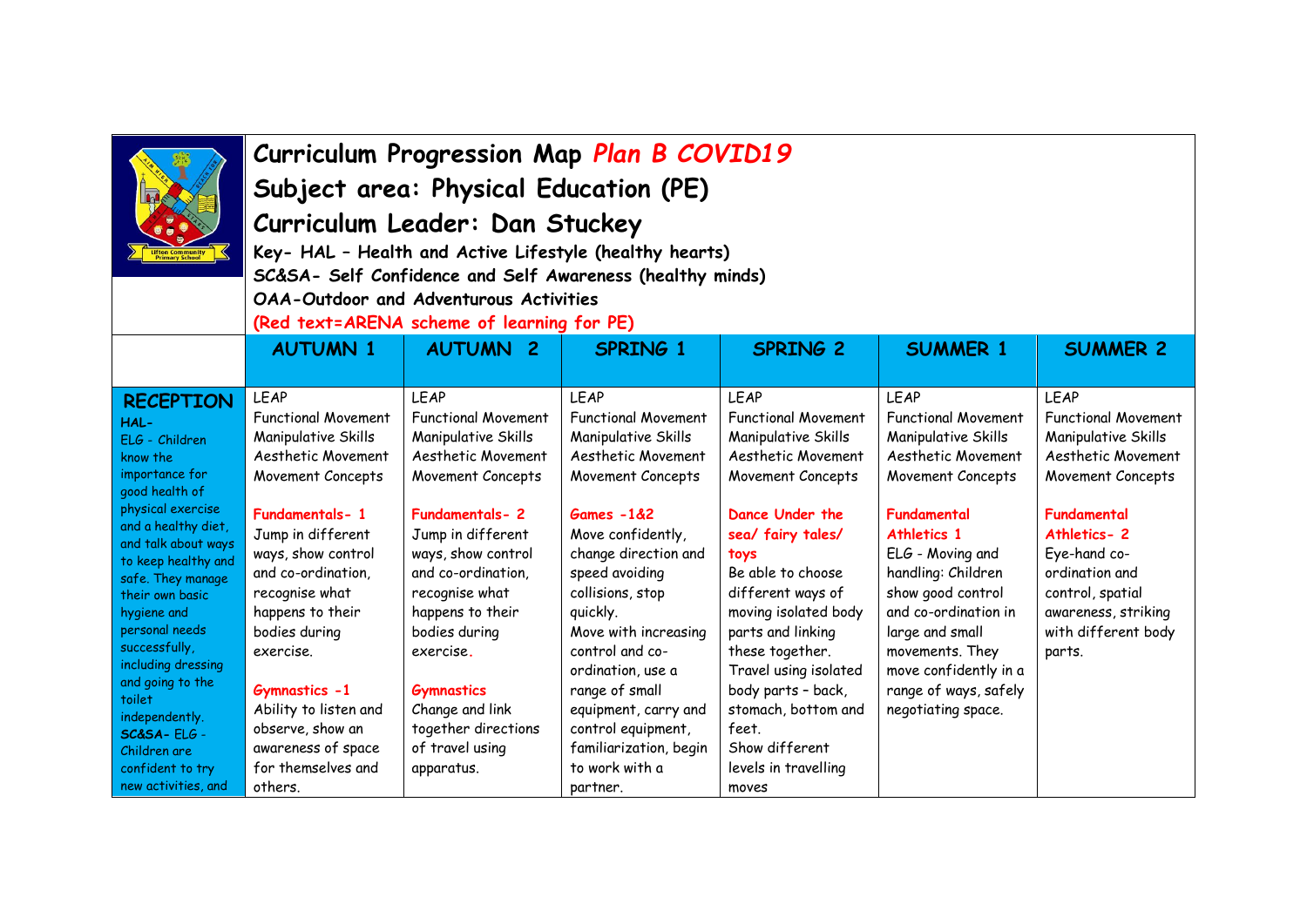| to say why they like<br>some activities<br>more than others.<br>They are confident<br>to speak in a<br>familiar group, will<br>talk about their<br>ideas, and will<br>choose the<br>resources they<br>need for their<br>chosen activities.<br>They say when they<br>do or don't need<br>help. |                             | Move slowly showing<br>strength and tension<br>in muscles<br>To move with speed<br>to show agility. | Controlling a ball,<br>steering a ball, use a<br>small range of<br>equipment | Change the direction<br>of travel of isolated<br>body parts to include<br>balance |                                 |                                              |
|-----------------------------------------------------------------------------------------------------------------------------------------------------------------------------------------------------------------------------------------------------------------------------------------------|-----------------------------|-----------------------------------------------------------------------------------------------------|------------------------------------------------------------------------------|-----------------------------------------------------------------------------------|---------------------------------|----------------------------------------------|
| <b>YEAR 1</b><br>HAL-                                                                                                                                                                                                                                                                         | Games-1<br>Be confident and | <b>Net and Wall Games</b><br>Explore and use                                                        | <b>Gymnastics-</b><br>traveling with                                         | Games-2<br>Be confident and                                                       | Athletics-1<br>Remember, repeat | Athletics -2<br>Use their bodies and         |
| I am active daily                                                                                                                                                                                                                                                                             | safe in the spaces          | skills, actions and                                                                                 | jumping and landing                                                          | safe in the spaces                                                                | and link combinations           | a variety of                                 |
| and I take part in                                                                                                                                                                                                                                                                            | used to play games.         | ideas individually and                                                                              | Show control and co-                                                         | used to play games.                                                               | of actions.                     | equipment with                               |
| playground                                                                                                                                                                                                                                                                                    | Explore and use             | in combination to suit                                                                              | ordination when                                                              | Explore and use                                                                   | Use their bodies and            | greater control and                          |
| activities.                                                                                                                                                                                                                                                                                   | skills, actions and         | the game they are                                                                                   | travelling and                                                               | skills, actions and                                                               | a variety of                    | co-ordination.                               |
| I know the names                                                                                                                                                                                                                                                                              | ideas individually and      | playing.                                                                                            | balancing. Link two or                                                       | ideas individually and                                                            | equipment with                  | Use their bodies and                         |
| of 2 games which I                                                                                                                                                                                                                                                                            | in combination to suit      | Watch, copy and                                                                                     | more actions to make                                                         | in combination to suit                                                            | greater control and             | a variety of                                 |
| can play which make                                                                                                                                                                                                                                                                           | the game they are           | describe what others                                                                                | a sequence.                                                                  | the game they are                                                                 | co-ordination.                  | equipment with                               |
| me.                                                                                                                                                                                                                                                                                           | playing.                    | are doing.                                                                                          |                                                                              | playing.                                                                          |                                 | greater control and                          |
| out of breath.                                                                                                                                                                                                                                                                                | Choose and use skills       | Describe what they                                                                                  | Dance -                                                                      | Watch, copy and                                                                   | <b>OAA</b>                      | co-ordination.                               |
| <b>SC&amp;SA</b>                                                                                                                                                                                                                                                                              | effectively for             | are doing.                                                                                          | dinosaurs/animals                                                            | describe what others                                                              | Follow a simple map.            |                                              |
| I can follow                                                                                                                                                                                                                                                                                  | particular games.           | Know that being                                                                                     | Perform some simple                                                          | are doing.                                                                        | Find and identify               | <b>Striking and Fielding</b><br><b>Games</b> |
| instructions and                                                                                                                                                                                                                                                                              | <b>Fundamental</b>          | active is good for<br>them and fun.                                                                 | dance moves.                                                                 | Describe what they<br>are doing.                                                  | symbols.                        | Be confident and                             |
| play safely with                                                                                                                                                                                                                                                                              | <b>Movements</b>            | Choose and use skills                                                                               | Demonstrate rhythm<br>and control. Suggest                                   | <b>Gymnastics-</b>                                                                |                                 | safe in the spaces                           |
| others.                                                                                                                                                                                                                                                                                       | Explore and use             | effectively for                                                                                     | improvements/ give                                                           | stretching and                                                                    |                                 | used to play games.                          |
|                                                                                                                                                                                                                                                                                               | skills, actions and         | particular games.                                                                                   | feedback.                                                                    | curling                                                                           |                                 | Explore and use                              |
| I can describe my<br>own work in PE.                                                                                                                                                                                                                                                          | ideas individually and      |                                                                                                     |                                                                              | Show contrasts (e.g.:                                                             |                                 | skills, actions and                          |
|                                                                                                                                                                                                                                                                                               | in combination to suit      | <b>Multi Skills</b>                                                                                 |                                                                              | small / tall, straight                                                            |                                 | ideas individually and                       |
|                                                                                                                                                                                                                                                                                               |                             |                                                                                                     |                                                                              | / curved, wide /                                                                  |                                 | in combination to suit                       |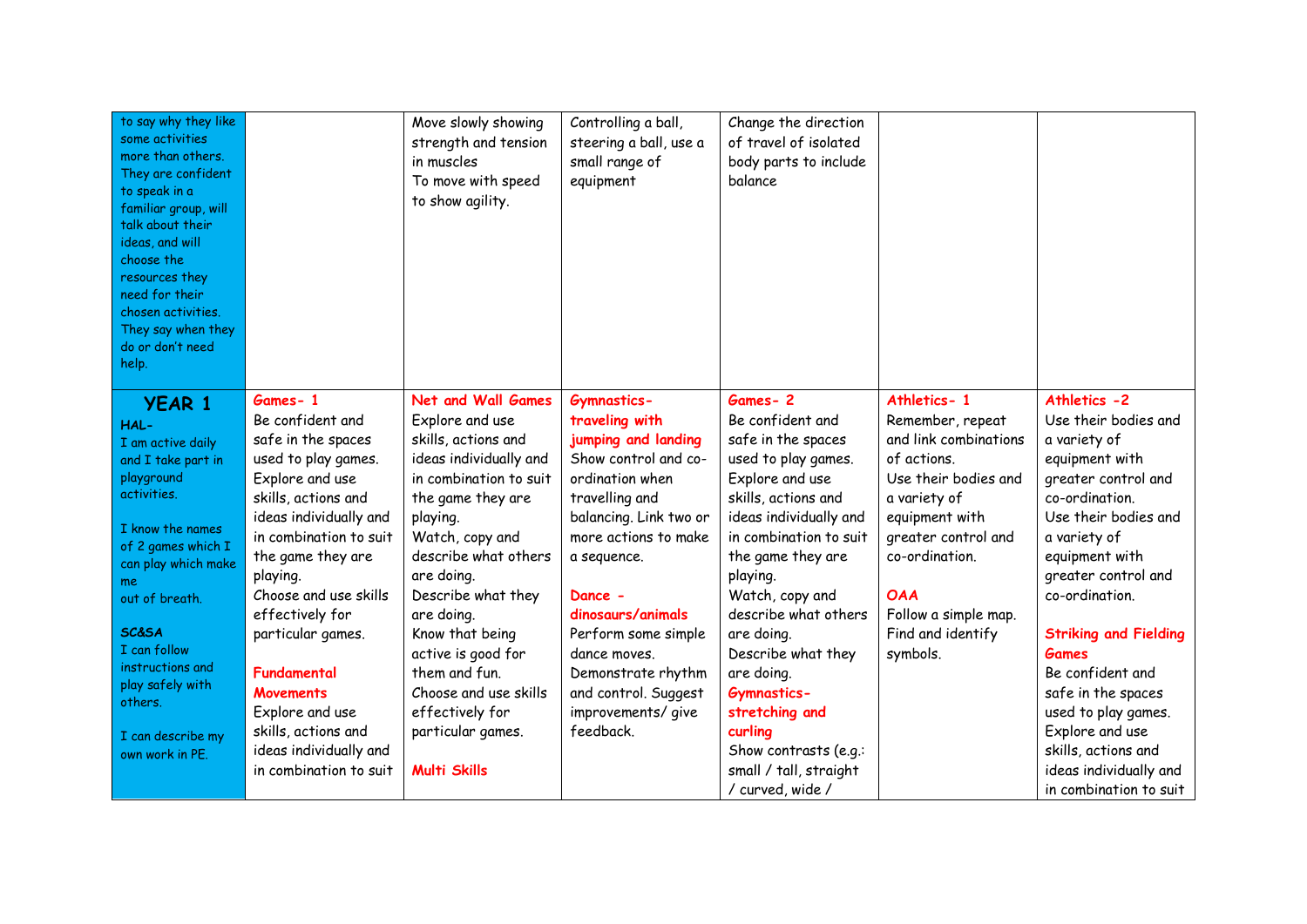|                                                                                                                                                                                                                                                                                  | the game they are<br>playing.<br>Watch, copy and<br>describe what others<br>are doing.<br>Describe what they<br>are doing.<br>Know that being<br>active is good for<br>them and fun.                                                                                                        | throwing and<br>catching.                                                                                                                                                                                         |                                                                                                                                                                                                                                                      | narrow). Jump in a<br>variety of ways and<br>land with some<br>control and balance.                                                                                                                                                                                                                                                      |                                                                                                                                                                                                                  | the game they are<br>playing.<br>Choose and use skills<br>effectively for<br>particular games.                                                                                                                                                                    |
|----------------------------------------------------------------------------------------------------------------------------------------------------------------------------------------------------------------------------------------------------------------------------------|---------------------------------------------------------------------------------------------------------------------------------------------------------------------------------------------------------------------------------------------------------------------------------------------|-------------------------------------------------------------------------------------------------------------------------------------------------------------------------------------------------------------------|------------------------------------------------------------------------------------------------------------------------------------------------------------------------------------------------------------------------------------------------------|------------------------------------------------------------------------------------------------------------------------------------------------------------------------------------------------------------------------------------------------------------------------------------------------------------------------------------------|------------------------------------------------------------------------------------------------------------------------------------------------------------------------------------------------------------------|-------------------------------------------------------------------------------------------------------------------------------------------------------------------------------------------------------------------------------------------------------------------|
| <b>YEAR 2</b><br>HAL-<br>I am active daily<br>and I take part in<br>activities with my<br>family.<br>I know the<br>difference between<br>healthy foods and<br>unhealthy foods.<br><b>SC&amp;SA</b><br>I can describe my<br>actions and those<br>of others using<br>simple terms. | Games-3<br>Improve the way<br>they co-ordinate and<br>control their bodies<br>and a range of<br>equipment.<br>Choose, use and vary<br>simple tactics.<br>Fundamental<br><b>Movements</b><br>Move in different<br>ways, change<br>direction and hit a<br>ball in a competitive<br>situation. | Net and Wall games<br>Throw and catch a<br>ball with accuracy.<br>Games-4<br>Choose, use and vary<br>simple tactics.<br>Recognise good<br>quality in<br>performance.<br>Use information to<br>improve their work. | <b>Gymnastics - Basic</b><br>skills<br>Balance on different<br>points of the body.<br>Travel at different<br>speeds in a variety of<br>ways.<br>Dance-<br>Antarctica/Celebrati<br>ons<br>Perform dance<br>actions with control<br>and co-ordination. | Dance<br>Antarctica/Celebrati<br>ons<br>Can choose<br>appropriate<br>movements to<br>communicate mood /<br>feelings / ideas Link<br>two or more actions<br>in a sequence.<br><b>Gymnastics-</b><br>Direction and<br>pathways<br>Move jump in and<br>along different<br>pathways including<br>turns. Put these skills<br>into a sequence. | Athletics -2<br>Explore different<br>jump techniques. Set<br>myself targets to<br>improve my<br>performance.<br><b>Cricket</b><br>Hit a ball with a<br>cricket bat, learn the<br>simple defending<br>techniques. | <b>OAA</b><br>Use more detailed<br>plans and diagrams<br>that take them from<br>familiar to less<br>familiar areas. Use<br>ideas they have<br>learned in one task<br>and apply them in<br>another.<br><b>Striking and Fielding</b><br>Develop fielding<br>skills. |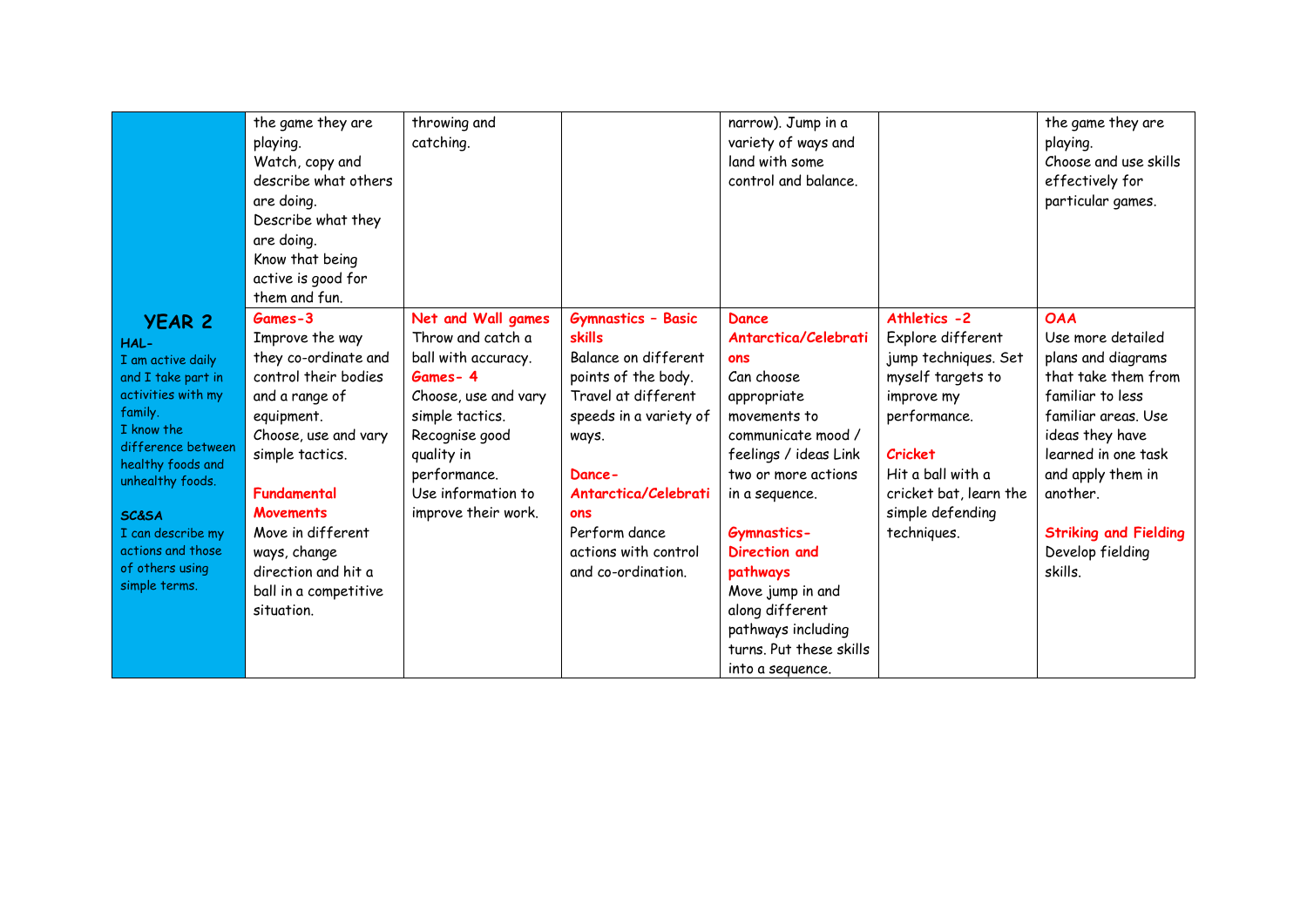| <b>YEAR 3</b><br>HAL-<br>I am active for at<br>least 60 minutes<br>daily and I take<br>part in a range of<br>different activities.<br>I can make myself<br>out of breath and<br>make my heart beat<br>faster.<br><b>SC&amp;SA</b><br>I am beginning to<br>help set up<br>equipment safely.<br>I can play co-<br>operatively with<br>other children. | <b>Football</b><br>Understand basic<br>tactics of a game.<br>Begin to apply tactics<br>and rules in a game.<br>Kick a ball with the<br>side of the foot.<br>Dribble the ball.<br>Strike the ball<br>towards a target.<br><b>Tag Rugby</b><br>Keep and control the<br>possession of a ball.<br>Understand how to<br>pass the ball in<br>rugby. Learn how to<br>defend. | <b>Hockey</b><br>Ask and answer<br>questions to suggest<br>reasons/improvement<br>s/changes.<br>Understand how to<br>hold a hockey stick.<br>Pass a ball correctly.<br>Dribble with the<br>hockey ball.<br><b>Alternative sports</b><br>Take part and learn<br>skills for a range of<br>alternative sports<br>such as lacrosse.<br>fencing, ultimate<br>frisbee and handball. | <b>Gymnastics-</b><br>symmetry &<br><b>Asymmetry</b><br>Combine learnt<br>techniques (Y1&2) to<br>plan, perform and<br>repeat sequences.<br>Move in a clear,<br>fluent and expressive<br>manner.<br><b>Basketball</b><br>Gain possession<br>confidently and apply<br>attacking and<br>defending skills.<br>Apply understanding<br>of rules and tactics<br>e.g. officiating. Use<br>skills developed in<br>netball to play<br>basketball-passing<br>and shooting.<br>Understand the key<br>rules and tactics of<br>basketball. | <b>Netball</b><br>Ask and answer<br>questions to suggest<br>reasons/improvement<br>s/changes. Begin to<br>understand the role<br>of officiating.<br>Understand the rules<br>and positions of<br>netball in order to<br>take part in a match.<br>Dance-Rainforests/<br><b>Machines</b><br>Refine movements to<br>create a more<br>complex sequence to<br>match a purpose.<br>Movements are clear<br>and fluent. Suggest<br>new ways of<br>working/ask and<br>answer questions to<br>reflect. | <b>Athletics</b><br>Refine sprint<br>technique. Throw<br>with accuracy to hit<br>a target or cover a<br>distance. Jump in a<br>number of ways,<br>using a run up if<br>appropriate.<br><b>Net Games (Tennis)</b><br>Hit the ball over the<br>net and take part in a<br>rally. Hit a moving<br>ball. Hit a ball<br>towards a target. | <b>Striking and Fielding</b><br><b>Games</b><br>Field with control.<br><b>OAA</b><br>Use maps and<br>diagrams to orientate<br>themselves and to<br>travel around a<br>simple course. Plan<br>responses to physical<br>challenges and<br>problems as a group<br>Identify risks and<br>advise others. |
|-----------------------------------------------------------------------------------------------------------------------------------------------------------------------------------------------------------------------------------------------------------------------------------------------------------------------------------------------------|-----------------------------------------------------------------------------------------------------------------------------------------------------------------------------------------------------------------------------------------------------------------------------------------------------------------------------------------------------------------------|-------------------------------------------------------------------------------------------------------------------------------------------------------------------------------------------------------------------------------------------------------------------------------------------------------------------------------------------------------------------------------|-------------------------------------------------------------------------------------------------------------------------------------------------------------------------------------------------------------------------------------------------------------------------------------------------------------------------------------------------------------------------------------------------------------------------------------------------------------------------------------------------------------------------------|---------------------------------------------------------------------------------------------------------------------------------------------------------------------------------------------------------------------------------------------------------------------------------------------------------------------------------------------------------------------------------------------------------------------------------------------------------------------------------------------|-------------------------------------------------------------------------------------------------------------------------------------------------------------------------------------------------------------------------------------------------------------------------------------------------------------------------------------|-----------------------------------------------------------------------------------------------------------------------------------------------------------------------------------------------------------------------------------------------------------------------------------------------------|
| <b>YEAR 4/5/6</b>                                                                                                                                                                                                                                                                                                                                   | <b>Netball</b>                                                                                                                                                                                                                                                                                                                                                        | Tag rugby                                                                                                                                                                                                                                                                                                                                                                     | <b>Gymnastics Partner</b>                                                                                                                                                                                                                                                                                                                                                                                                                                                                                                     | Dance                                                                                                                                                                                                                                                                                                                                                                                                                                                                                       | <b>Athletics</b>                                                                                                                                                                                                                                                                                                                    | <b>Athletics</b>                                                                                                                                                                                                                                                                                    |
| HAL-                                                                                                                                                                                                                                                                                                                                                | Develop passing and                                                                                                                                                                                                                                                                                                                                                   | Work in a team or                                                                                                                                                                                                                                                                                                                                                             | sequences                                                                                                                                                                                                                                                                                                                                                                                                                                                                                                                     | When composing it is                                                                                                                                                                                                                                                                                                                                                                                                                                                                        | Choose the best                                                                                                                                                                                                                                                                                                                     | Choose the best                                                                                                                                                                                                                                                                                     |
| I am active for at                                                                                                                                                                                                                                                                                                                                  | receiving skills using                                                                                                                                                                                                                                                                                                                                                | alone to gain                                                                                                                                                                                                                                                                                                                                                                 | Show accuracy,                                                                                                                                                                                                                                                                                                                                                                                                                                                                                                                | imaginative, creative                                                                                                                                                                                                                                                                                                                                                                                                                                                                       | place for running                                                                                                                                                                                                                                                                                                                   | place for running                                                                                                                                                                                                                                                                                   |
| least 60 minutes                                                                                                                                                                                                                                                                                                                                    | a netball.                                                                                                                                                                                                                                                                                                                                                            | possession of a ball.                                                                                                                                                                                                                                                                                                                                                         | control, speed,                                                                                                                                                                                                                                                                                                                                                                                                                                                                                                               | and expressive.                                                                                                                                                                                                                                                                                                                                                                                                                                                                             | over a variety of                                                                                                                                                                                                                                                                                                                   | over a variety of                                                                                                                                                                                                                                                                                   |
| daily.                                                                                                                                                                                                                                                                                                                                              | Understand the                                                                                                                                                                                                                                                                                                                                                        | Understand the key                                                                                                                                                                                                                                                                                                                                                            | strength and stamina                                                                                                                                                                                                                                                                                                                                                                                                                                                                                                          | Movements show                                                                                                                                                                                                                                                                                                                                                                                                                                                                              | distances. Show                                                                                                                                                                                                                                                                                                                     | distances. Show                                                                                                                                                                                                                                                                                     |
| I have taken part in                                                                                                                                                                                                                                                                                                                                | footwork rule.                                                                                                                                                                                                                                                                                                                                                        | rules and tactics of                                                                                                                                                                                                                                                                                                                                                          | consistently within a                                                                                                                                                                                                                                                                                                                                                                                                                                                                                                         | control.                                                                                                                                                                                                                                                                                                                                                                                                                                                                                    | control in take-off                                                                                                                                                                                                                                                                                                                 | control in take-off                                                                                                                                                                                                                                                                                 |
| a sports festival                                                                                                                                                                                                                                                                                                                                   | Develop a range of                                                                                                                                                                                                                                                                                                                                                    | tag rugby to be able                                                                                                                                                                                                                                                                                                                                                          | range of movements.                                                                                                                                                                                                                                                                                                                                                                                                                                                                                                           | Perform dances using                                                                                                                                                                                                                                                                                                                                                                                                                                                                        | and landing when                                                                                                                                                                                                                                                                                                                    | and landing when                                                                                                                                                                                                                                                                                    |
| and I take part in                                                                                                                                                                                                                                                                                                                                  | netball passes- chest                                                                                                                                                                                                                                                                                                                                                 | to take part in a                                                                                                                                                                                                                                                                                                                                                             | Develop and adapt                                                                                                                                                                                                                                                                                                                                                                                                                                                                                                             | advanced techniques                                                                                                                                                                                                                                                                                                                                                                                                                                                                         | jumping. Keep track                                                                                                                                                                                                                                                                                                                 | jumping. Keep track                                                                                                                                                                                                                                                                                 |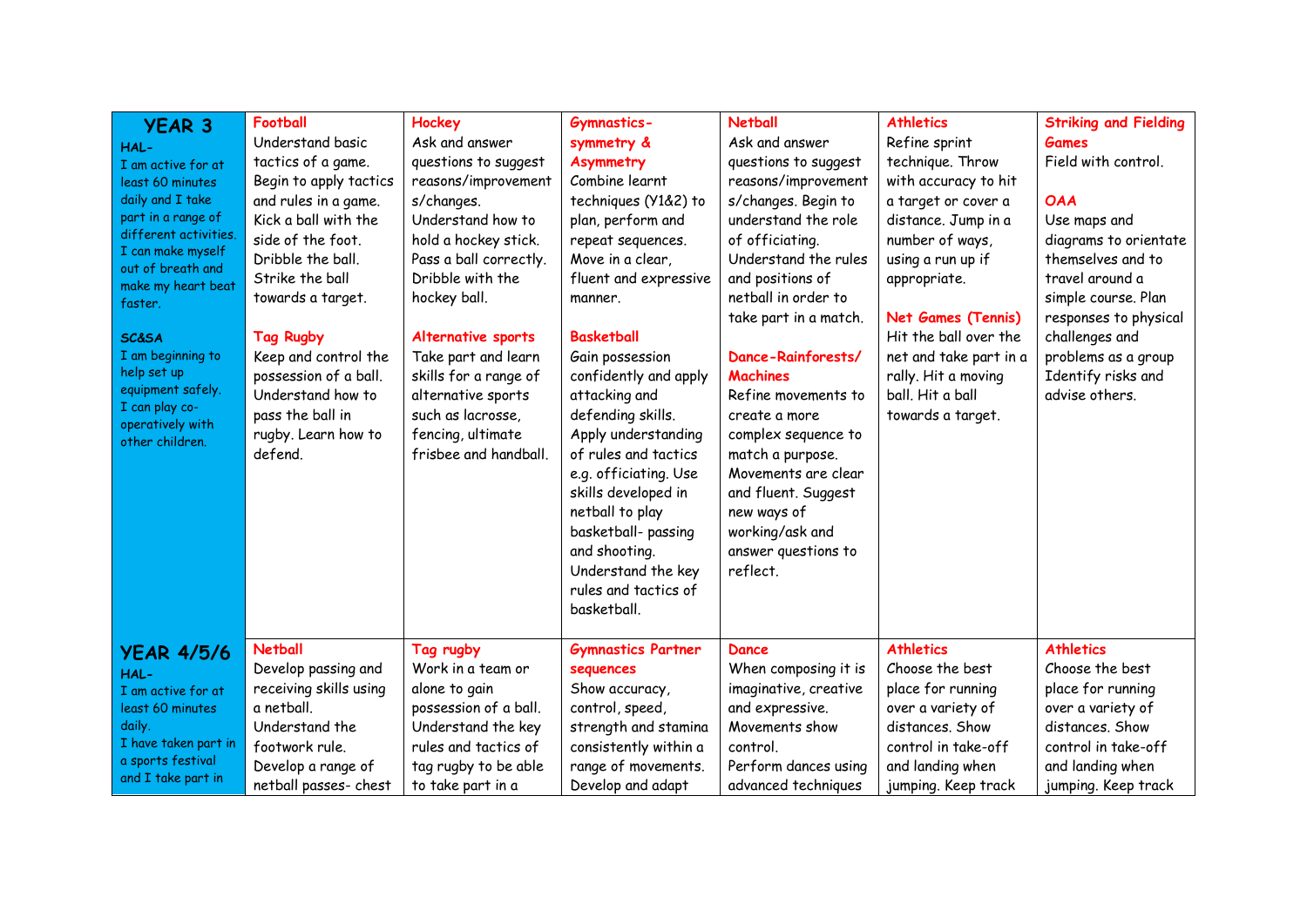| activities.<br>I can describe<br>some activities that<br>help me to<br>strengthen my<br>bones and muscles.<br><b>SC&amp;SA</b><br>I am able to take<br>more responsibility<br>in leading activities<br>for others. | pass/overhead pass/<br>bounce pass and to<br>understand when to<br>use these in game<br>situations.<br>Shoot correctly.<br>Defend correctly.<br>Recognise which<br>positions are<br>attacking and<br>defending.<br>Understand the rules<br>of Netball.<br>Swimming- Cancelled<br>this year due to<br>COVID.<br>Hockey<br>Develop a broader<br>range of techniques<br>and skills for<br>attacking and<br>defending. Develop<br>consistency in their<br>skills.<br>Know and apply the<br>basic strategic and<br>tactical principles of<br>attack, and to adapt<br>them to different<br>situations. Choose<br>and apply skills more<br>consistently in all<br>activities. Know and | match. Consolidate<br>the previously taught<br>skills and develop<br>further confidence.<br><b>Swimming- Cancelled</b><br>this year due to<br>COVID.<br>Football<br>Begin to apply tactics<br>and rules in a game<br>Gain possession<br>confidently and apply<br>attacking and<br>defending skills.<br>Learn how to tackle<br>safely. Understand<br>the key rules and<br>tactics of football to<br>be able to take part<br>in a match. | techniques to<br>improve performance<br>with greater<br>confidence and<br>independence.<br>Fit to learn-fitness<br>games/ circuits<br>Know the importance<br>of fitness and what<br>the impacts are on<br>our body and mental<br>health.<br>Know the reason why<br>we warm up before<br>exercise.<br>Suggest ideas for<br>warm ups before<br>exercise. | with a range of dance<br>styles and forms.<br>Suggest new ways of<br>working/ask and<br>answer questions to<br>reflect. Develop<br>further confidence<br>and independence.<br><b>Basketball</b><br>Gain possession<br>confidently and apply<br>attacking and<br>defending skills.<br>Apply understanding<br>of rules and tactics<br>e.g. officiating. Use<br>skills developed in<br>netball to play<br>basketball- passing<br>and shooting.<br>Understand the key<br>rules and tactics of<br>basketball.<br>Hit a ball at a target<br>and develop accuracy. | of personal best<br>performances,<br>setting challenging<br>targets for<br>improvement.<br>Analyse own and<br>others performance<br>and offer advice to<br>improve.<br>Use these skills in<br>competition.<br><b>Striking and Fielding</b><br>(Cricket)<br>Develop skills in<br>batting and fielding.<br>Throw and catch<br>under pressure.<br>Choose fielding<br>techniques.<br>Learn batting<br>control.<br>Learn the role of<br>wicket keeper.<br>Develop bowling<br>skills. | of personal best<br>performances,<br>setting challenging<br>targets for<br>improvement.<br>Analyse own and<br>others performance<br>and offer advice to<br>improve.<br>Use these skills in<br>competition.<br><b>Net Games (Tennis)</b><br>Hit a moving ball over<br>a net. Keep a ball in a<br>small area.<br>Understand the key<br>rules and tactics of<br>tennis. Develop<br>further skills and<br>independence. |
|--------------------------------------------------------------------------------------------------------------------------------------------------------------------------------------------------------------------|---------------------------------------------------------------------------------------------------------------------------------------------------------------------------------------------------------------------------------------------------------------------------------------------------------------------------------------------------------------------------------------------------------------------------------------------------------------------------------------------------------------------------------------------------------------------------------------------------------------------------------------------------------------------------------|----------------------------------------------------------------------------------------------------------------------------------------------------------------------------------------------------------------------------------------------------------------------------------------------------------------------------------------------------------------------------------------------------------------------------------------|--------------------------------------------------------------------------------------------------------------------------------------------------------------------------------------------------------------------------------------------------------------------------------------------------------------------------------------------------------|-------------------------------------------------------------------------------------------------------------------------------------------------------------------------------------------------------------------------------------------------------------------------------------------------------------------------------------------------------------------------------------------------------------------------------------------------------------------------------------------------------------------------------------------------------------|---------------------------------------------------------------------------------------------------------------------------------------------------------------------------------------------------------------------------------------------------------------------------------------------------------------------------------------------------------------------------------------------------------------------------------------------------------------------------------|---------------------------------------------------------------------------------------------------------------------------------------------------------------------------------------------------------------------------------------------------------------------------------------------------------------------------------------------------------------------------------------------------------------------|
|--------------------------------------------------------------------------------------------------------------------------------------------------------------------------------------------------------------------|---------------------------------------------------------------------------------------------------------------------------------------------------------------------------------------------------------------------------------------------------------------------------------------------------------------------------------------------------------------------------------------------------------------------------------------------------------------------------------------------------------------------------------------------------------------------------------------------------------------------------------------------------------------------------------|----------------------------------------------------------------------------------------------------------------------------------------------------------------------------------------------------------------------------------------------------------------------------------------------------------------------------------------------------------------------------------------------------------------------------------------|--------------------------------------------------------------------------------------------------------------------------------------------------------------------------------------------------------------------------------------------------------------------------------------------------------------------------------------------------------|-------------------------------------------------------------------------------------------------------------------------------------------------------------------------------------------------------------------------------------------------------------------------------------------------------------------------------------------------------------------------------------------------------------------------------------------------------------------------------------------------------------------------------------------------------------|---------------------------------------------------------------------------------------------------------------------------------------------------------------------------------------------------------------------------------------------------------------------------------------------------------------------------------------------------------------------------------------------------------------------------------------------------------------------------------|---------------------------------------------------------------------------------------------------------------------------------------------------------------------------------------------------------------------------------------------------------------------------------------------------------------------------------------------------------------------------------------------------------------------|